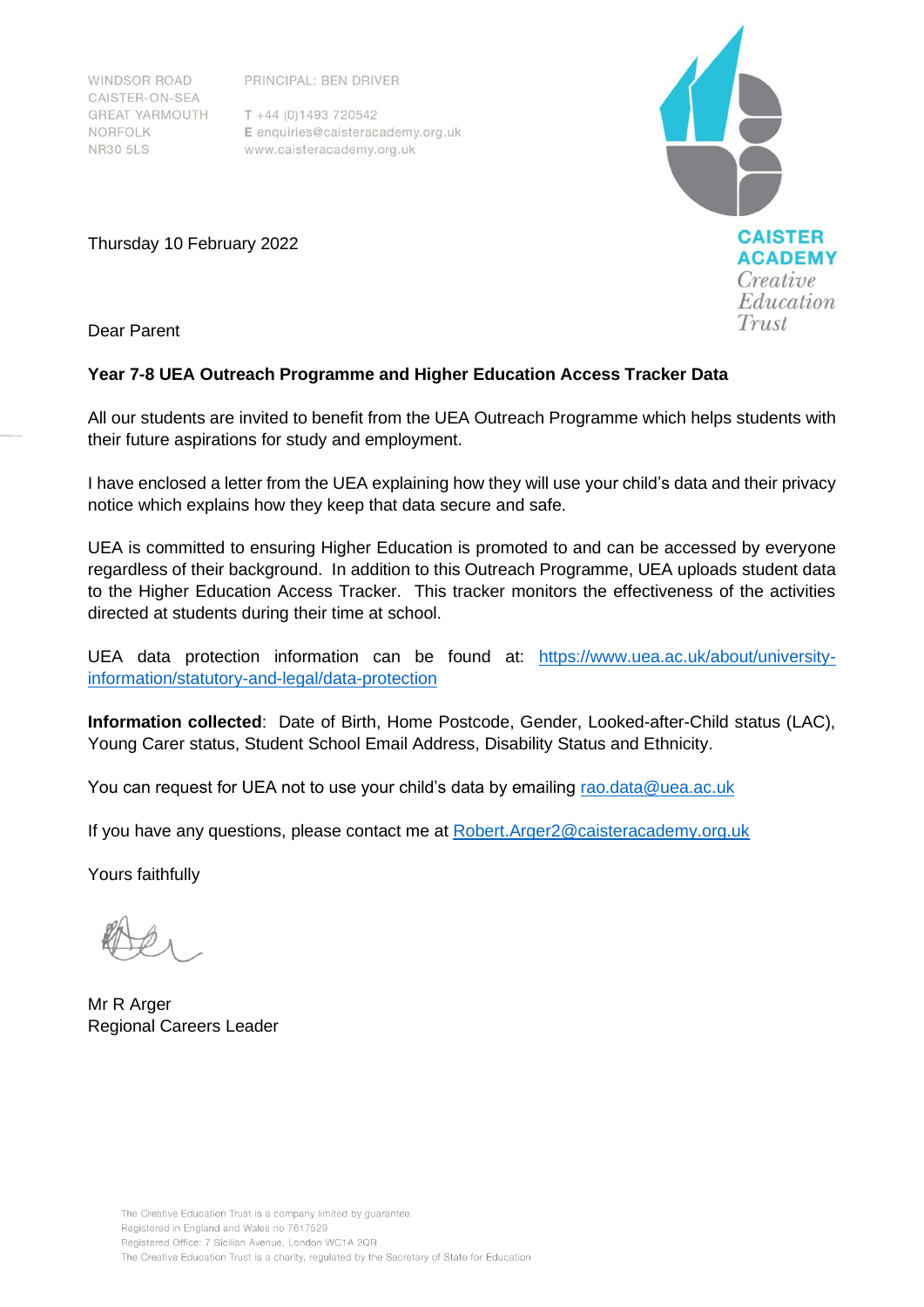

University of East Anglia Norwich Research Park Norwich NR4 7TJ United Kingdom

Email: schoolsoutreach@uea.ac.uk

February 2022 Web: www.uea.ac.uk

Dear Parent

We're writing to you from UEA's Outreach team – we work with your young person's school. Our motto: we help potential go getters get up and get going. That means we work with schools and colleges to share knowledge about higher education (things like degrees and degree apprenticeships) to help young people make choices about their future. We're not a sales machine though – we're totally neutral and support any choice a young person wants to make.

We run lots of different activities – schools book places and work with us directly to support young people. Activities happen in lots of different places, including in-school and on our campus, and take many forms, including online sessions, trips and hands-on games.

There's more info online about what we do including a full list of our current activities. You can take a look here:<https://outreach.uea.ac.uk/>

There's also our resource centre, which is full of totally free resources for young people, teachers, parents and carers and mature students:<https://everwondered.uea.ac.uk/>

### **Evaluating our activities**

To check that our activities are meeting their stated aims, we'll be assessing the impact of the activities we offer this year. Usually, we'll do this through short surveys that we'll ask your young person to complete at the beginning and/or end of the activity. These questions will always be related to the aims of the activity, and will typically only look at changes in understanding and knowledge of higher education, and skills development.

Additionally we'll ask for the following personal information:

- Name
- Date of Birth
- **School**
- Email address

We ask for these so that we can match up responses from before and after an activity. We use your young person's email address to send them the links to the follow-up survey at the end of the activity. We will never use this personal information for marketing, or pass it to any third parties.For a list of the types of questions we may ask in our surveys, please see here: <https://bit.ly/UEAOutreachEvaluation>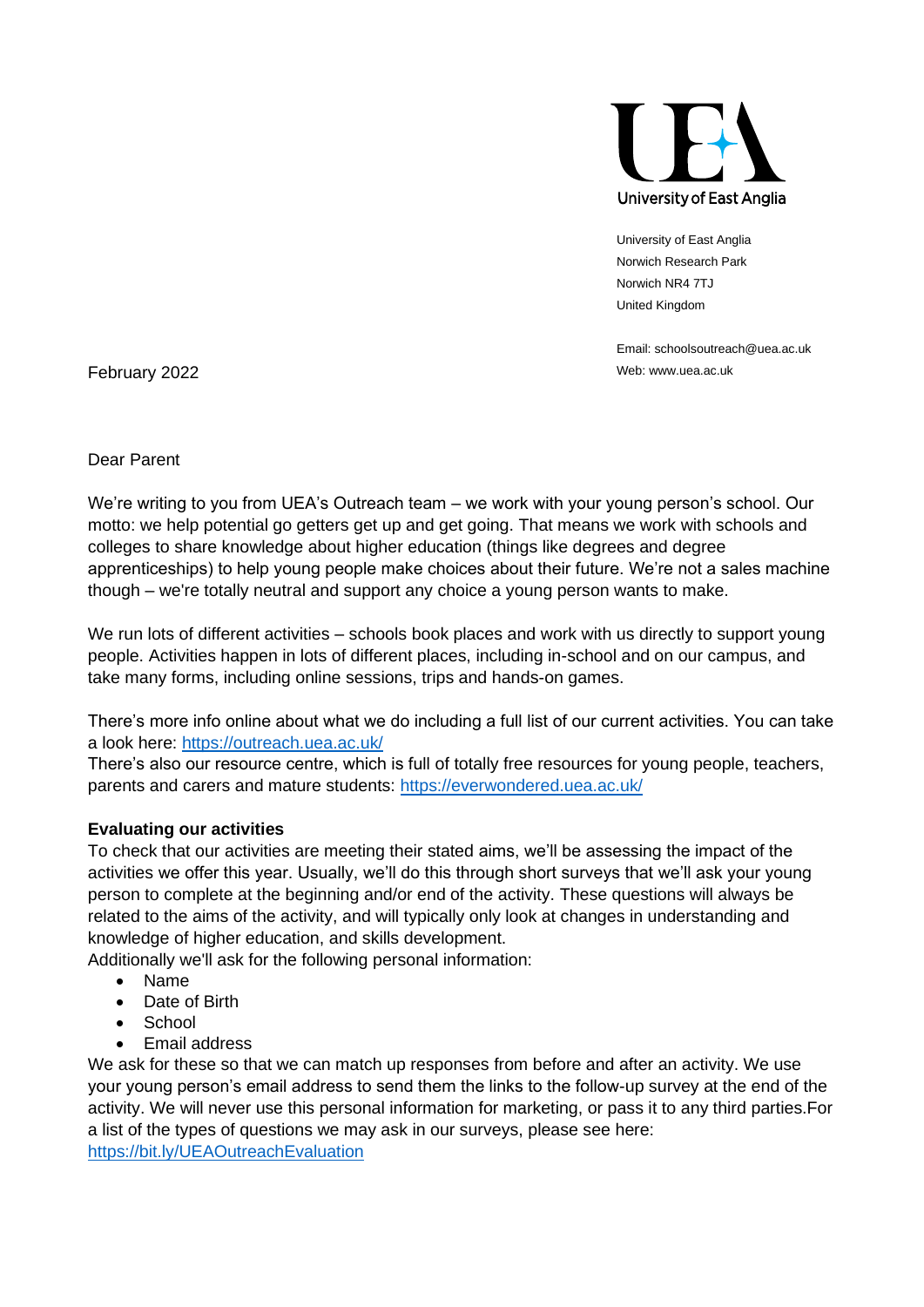To say thank you for completing our surveys, your young persron may be offered the opportunity to enter a prize draw to win an online voucher (Amazon or Waterstones), this is usually to the value of £25. Prize draw entry is optional.

Your young person isn't required to complete the evaluation surveys to take part in our Outreach activities. However, survey responses help us to continually improve the activities offered so that they have the best chance of leading to strong positive outcomes for the students that take part.

If your young person takes part, they are still able to change their mind and tell us not to use their responses within 3 weeks of completing any survey by contacting us, details on how to do so will be provided when they take part.

We may also ask your young person to draw a picture before and after participating in an activity, so we can see if their perceptions have changed as a result of the project. For example, we might ask them to draw what they think a university is like, and see if their second drawing includes more detail or picks up on elements that were previously missed.

For some activities, we may occasionally seek to evaluate in a different way – for example, we might discuss the activity with your young person in school or online with their classmates. We won't do this without letting you know beforehand - we'll contact you separately with more details so you're in the know.

We won't keep responses collected for longer than is needed for our long-term evaluation. Your young person's individual response data will only be accessed by members of our evaluation and outreach teams. All publications, reports and marketing materials generated from your young person's responses will be anonymised.

### **Opting out of the evaluation**

If you do not want your young person to participate in the evaluation related to our Outreach activity this school year, you can opt-out at any time by contacting us at [schoolsoutreach@uea.ac.uk.](mailto:rao.data@uea.ac.uk)

Your young person may have already taken part in some evaluations related to our Outreach activity this year. We may be able to remove their response if the evaluation is still active, and we wouldn't ask them to take part in any evaluations after you've let us know you'd like to opt-out.

For projects where we're using a drawing method, if you've chosen to opt-out, your young person will still get the opportunity to create a drawing similar to their classmates to avoid them feeling leftout, however they will be able to take this home instead and we won't collect these in. For projects that evaluate in different ways to these, you'll be contacted separately with more information so you can make a decision about whether you would like your young person to take part.

If you do not opt-out, and your young person takes part in an Outreach activity, they will be provided with the option to complete the evaluation. They can still choose not to complete these at this stage. Opting-out of the evaluation will not have any impact on whether or not your young person takes part in our Outreach activity.

If you're not sure and would like further information about our evaluations, or the opt-out process, you can get in touch here: [schoolsoutreach@uea.ac.uk](mailto:schoolsoutreach@uea.ac.uk)